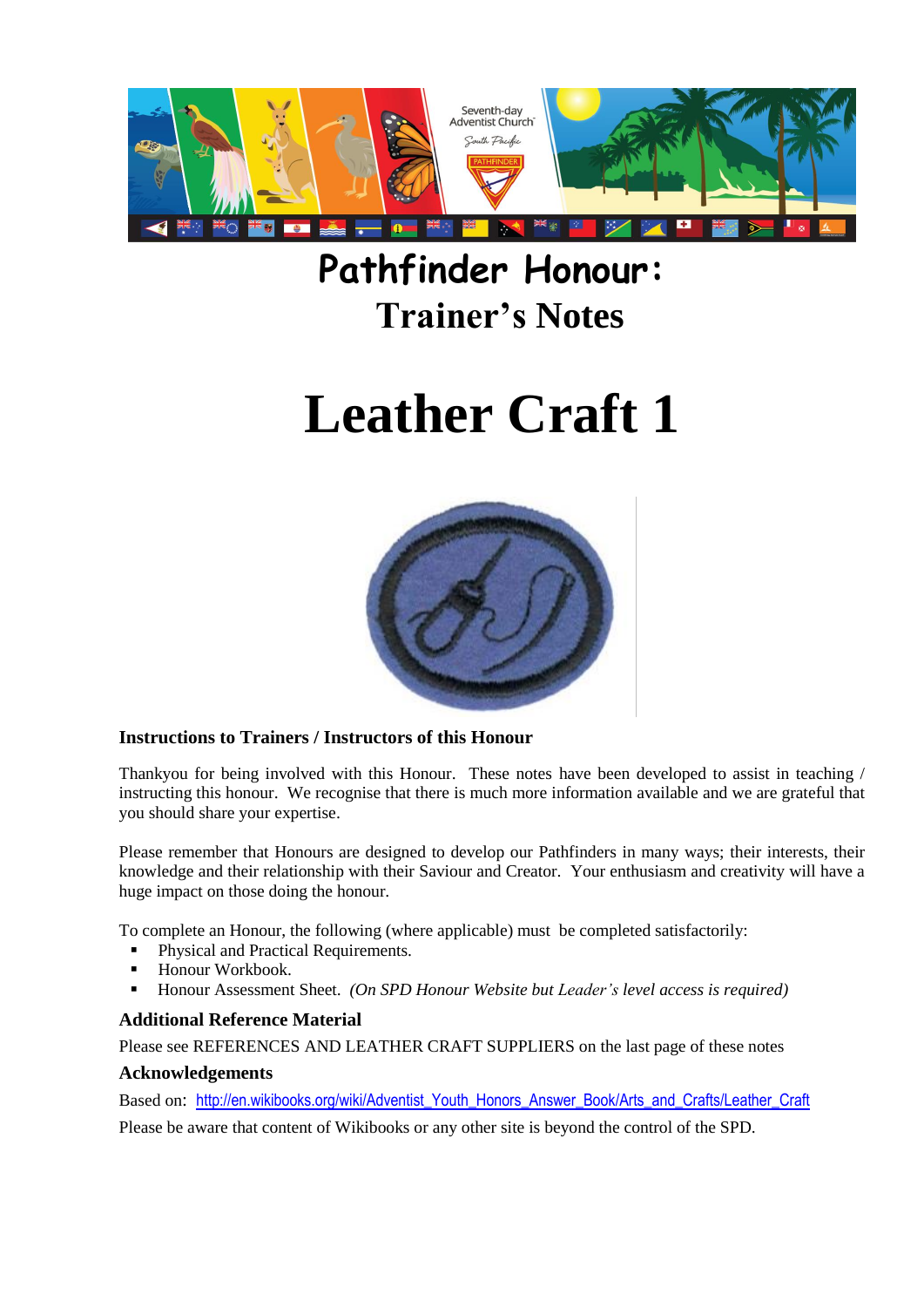#### **REQUIREMENT 1: List the necessary tools a beginner needs for Leather Craft work and demonstrate the proper and safe use of each.**

Only a few tools are needed for a beginner to make leather craft creations. Pieces of leather can be obtained from craft suppliers or those specialising in leather products and leather working tools. Please see the final page of these notes for possible sources.

A summary of the basic leather working tools is as follows. Note that the pictures are not to scale.

#### **Stamping tools**

These come in a myriad of different patterns. Shown are just three. A pattern is made by placing the stamp on the leather in the chosen location and giving the shank of the tool a sharp blow.

The Aussie icon, the kangaroo, has been made using a kangaroo stamping tool.

Safety: Be careful not to hit fingers or any other body parts of yourself or others

#### **Mallets**

Mallets are used for hitting stamping tools etc and for shaping leather. The top mallet has a timber head, while the lower one is comprised of a roll of heavy duty leather.

Safety: Be careful not to hit fingers or any other body parts of yourself or others

#### **Knives** (**ie Swivel Knifes)**

Professional leather workers use a range of knives similar to the one shown. These knives are kept extremely sharp.

Safety: Be careful not to cut fingers or any other body parts of yourself or others. The direction of travel when cutting should always be away from the body as shown in the picture



#### **Leather punch**

If you wish to lace leather and do not have prepunched leather blank, you will need a leather punch. Single-size punches are available. The tool shown has several punch sizes. These are often arranged in a star-shape. The required size is obtained by rotating the star wheel.

Safety: As per the stamping tools and mallet.



South Pacific Division of SDA Document Name: *Leather\_Craft\_1\_Honour\_Trainer\_s\_Notes*  Compiled: Feb 10, J Sommerfeld, I Norris. S Qld Conf. Updated: 17 Apr 10, J Sommerfeld, S Qld Conf.

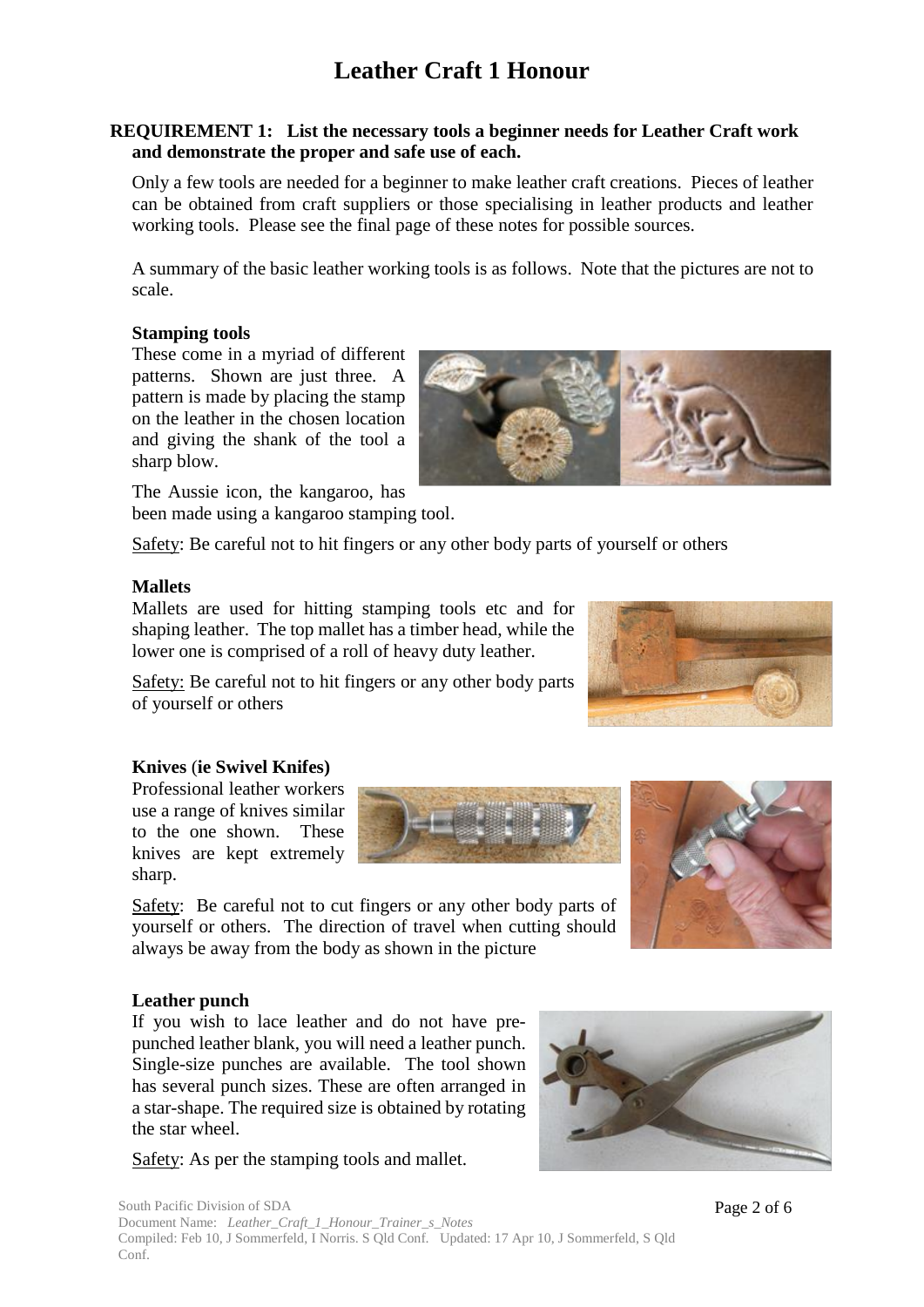#### **Tracing Wheels**

These are similar to tracing wheels used for sewing. A pattern is made by running the wheel directly over the leather surface (ie freehand) or running it over a pattern that is placed on top of the leather. The marks can be seen in the picture. These are used as a guide for cutting or hole punching for binding and lashing.



Safety: As per other tools listed above

#### **REQUIREMENT 2: Know how to distinguish different kinds of leather such as calf, goat, and imitation leather. What leathers are most suitable for tooling?**

#### **Calfskin**

Calfskin is a soft leather with dense grain. The hair follicles are tightly packed in a random pattern.

#### **Goatskin**

Goatskin is softer and generally more stretchy than calfskin, but it too has a dense grain. The hair follicles are arranged in rows. Tanned leather from goatskin is considered extremely durable and is commonly used to make rugs (for example in Indonesia) and carpet binding. It is often used for gloves, boots, and other products that require a soft hide. Kid gloves, popular in Victorian times, are still made today.

#### **Imitation leather**

Imitation leather can be distinguished from genuine leather by its appearance, odour, and feel. The flesh side of genuine leather is fuzzy, whereas the "flesh" side of imitation leather is either smooth, or even cloth-backed.

Do not be fooled by the term "top grain leather." Top grain leather is not, as its name implies, the top layer of the animal's hide. Leather, in its natural form is quite thick, so it is split into layers. The outermost layer is called "full grain." Top grain leather is the next layer beneath.

The only type of leather suitable for tooling is vegetable tanned, full grain leather. This is because the vegetable tanning process allows the leather to absorb water, which is used to soften the leather before the carving process, and the grain of the leather is necessary to allow the leather to hold the shape after the carving process is complete. Other leathers lack these two essential qualities.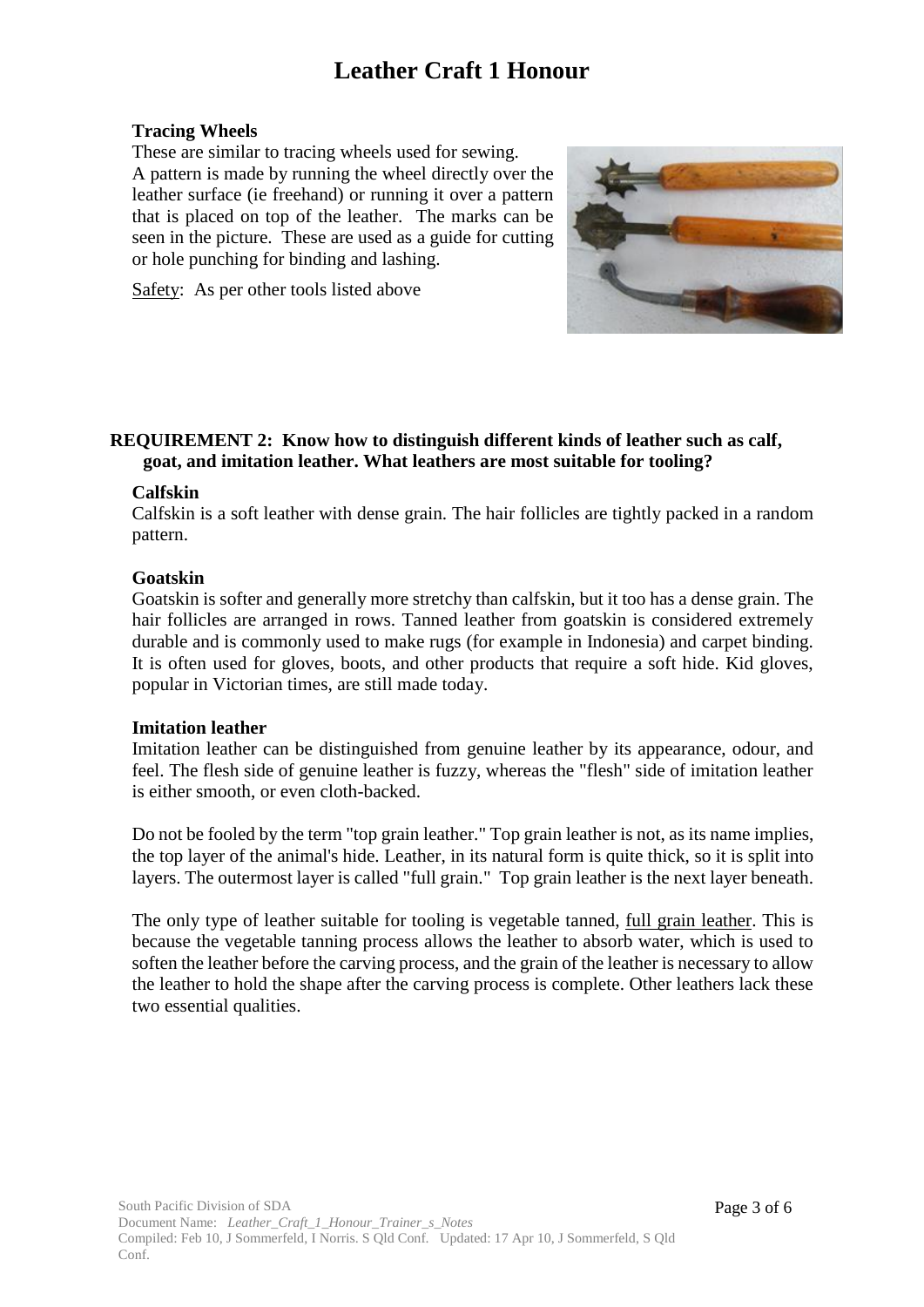#### **REQUIREMENT 3: Give the steps necessary in the preparation of leather.**

All leather needs to be prepared before it can be tooled. The leather carver soaks the leather with water, thus making the leather easier to tool.

One point to note is that, if leather is too wet, it will not hold a sharply defined carving.

Properly cased leather should be cool to the touch, and should feel like wet clay.

A good way to test if the leather is properly cased is to fold the corner. Properly cased leather should fold smoothly and hold a crease well.

Leather can be cased by spraying it with a mist of water, or by going over it with a damp sponge.

#### **REQUIREMENT 4: Design and tool some object in leather, such as a billfold (or wallet), magazine cover, or belt.**

Make (or obtain) a full-size diagram outlining the design on paper.

If you do not have a tracing wheel, place carbon paper on the leather, and then place the pattern on top of it. Trace over the pattern with a pencil, and the carbon paper will mark the leather. Be sure to trace where all cuts are to be made, as well as any holes that will need to be punched. The design may also include a pattern for stamping.

Cut the pieces out with a sharp swivel knife. Be sure to lay the leather on a surface that will not be damaged by the knife. A regular kitchen cutting board works great for this, but you can also use a piece of scrap wood.

Once the pieces have been cut out, you will need to punch holes with a leather punch to allow the pieces to be laced together. Select a punch size that is just big enough to allow the lace you have selected to pass through. Do not lace it up until you have done any tooling you intend to do. It's a lot easier to tool the leather when it is in its flat, two-dimensional form, versus having to contend with several layers in three dimensions.

After tooling is complete, you can dye or paint the pieces. When the colour is dry, you can lace the pieces together.

#### **Examples**

A key ring is a simple leather craft to make when getting started. Trainers please note that a more complex item would be expected of this honour





South Pacific Division of SDA Document Name: *Leather\_Craft\_1\_Honour\_Trainer\_s\_Notes*  Compiled: Feb 10, J Sommerfeld, I Norris. S Qld Conf. Updated: 17 Apr 10, J Sommerfeld, S Qld Conf.

Page 4 of 6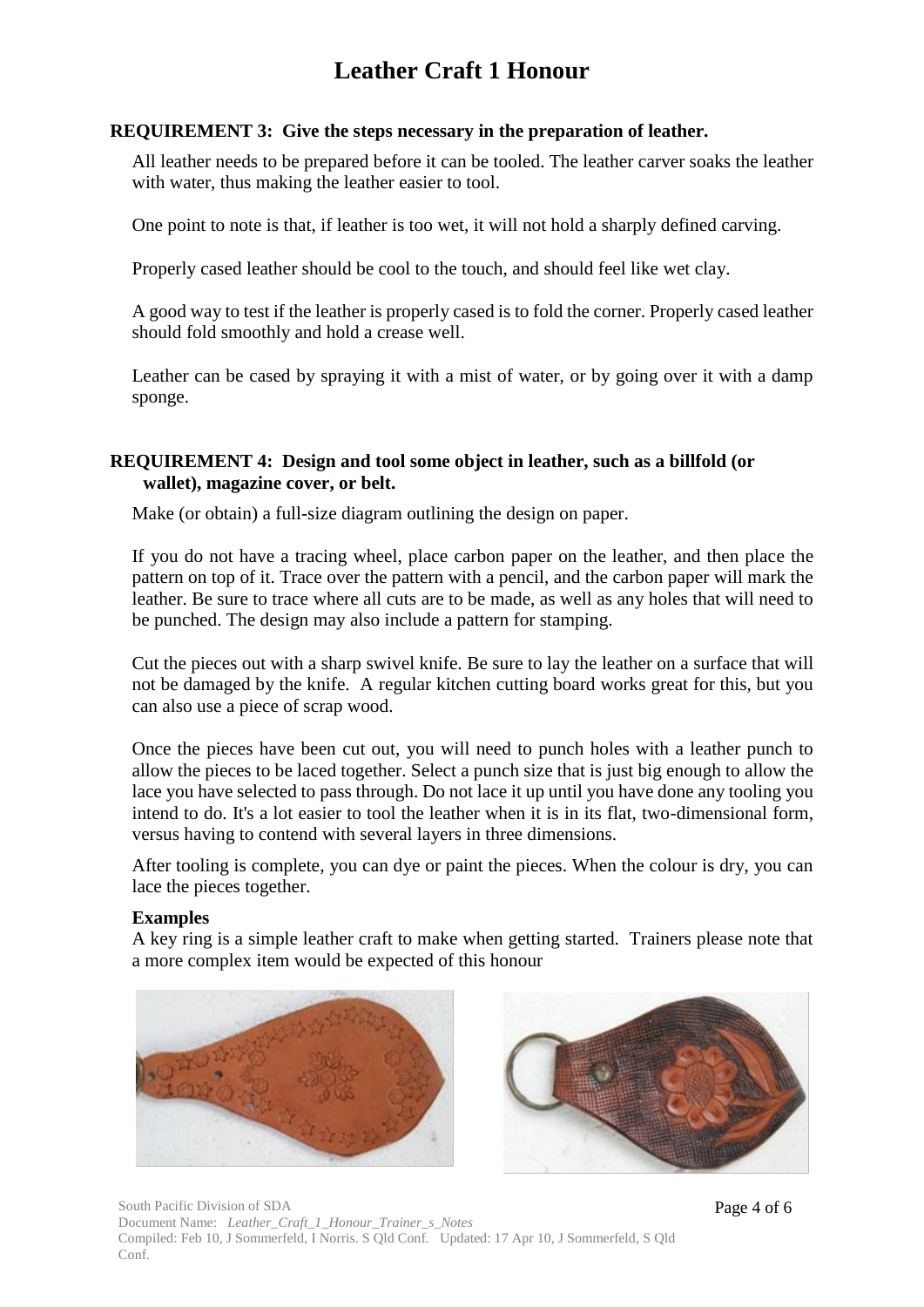#### **REQUIREMENT 5: Show how to use leather dye.**

There a huge range of dyes and finishes available in many different colours and sheens. See the final page of these notes for potential suppliers.

Make sure you read, understand and comply with all safety instructions that come with the products.

Due to changing environmental laws, alcohol-based dyes are no longer available in some localities. They have been replaced by water-based alternatives, though they tend not to work as well.

Leather dyeing used to involve the use of spirit or alcohol based dyes where alcohol quickly gets absorbed into moistened leather, carrying the pigment deep into the surface.

"Hi-lighters" and "Antiquing" stains can be used to add more definition to patterns. These have pigments that will break away from the higher points of a tooled piece and so pooling in the background areas give nice contrasts. Leaving parts unstained also provides a type of contrast.

Alternatives to spirit stains might include a number of options. Shoe polish can be used to dye and preserve leather.

#### **REQUIREMENT 6: What kind of finish should be used on leather?**

If the leather is allowed to get wet and is then flexed, the impressions may swell and fade.

Once the colour has dried to the crafter's satisfaction, it should be sealed with a sealing agent, such as neatsfoot oil, linseed oil, or a wax paste. This will slow the absorption of water by the leather, lengthening the life of the design.